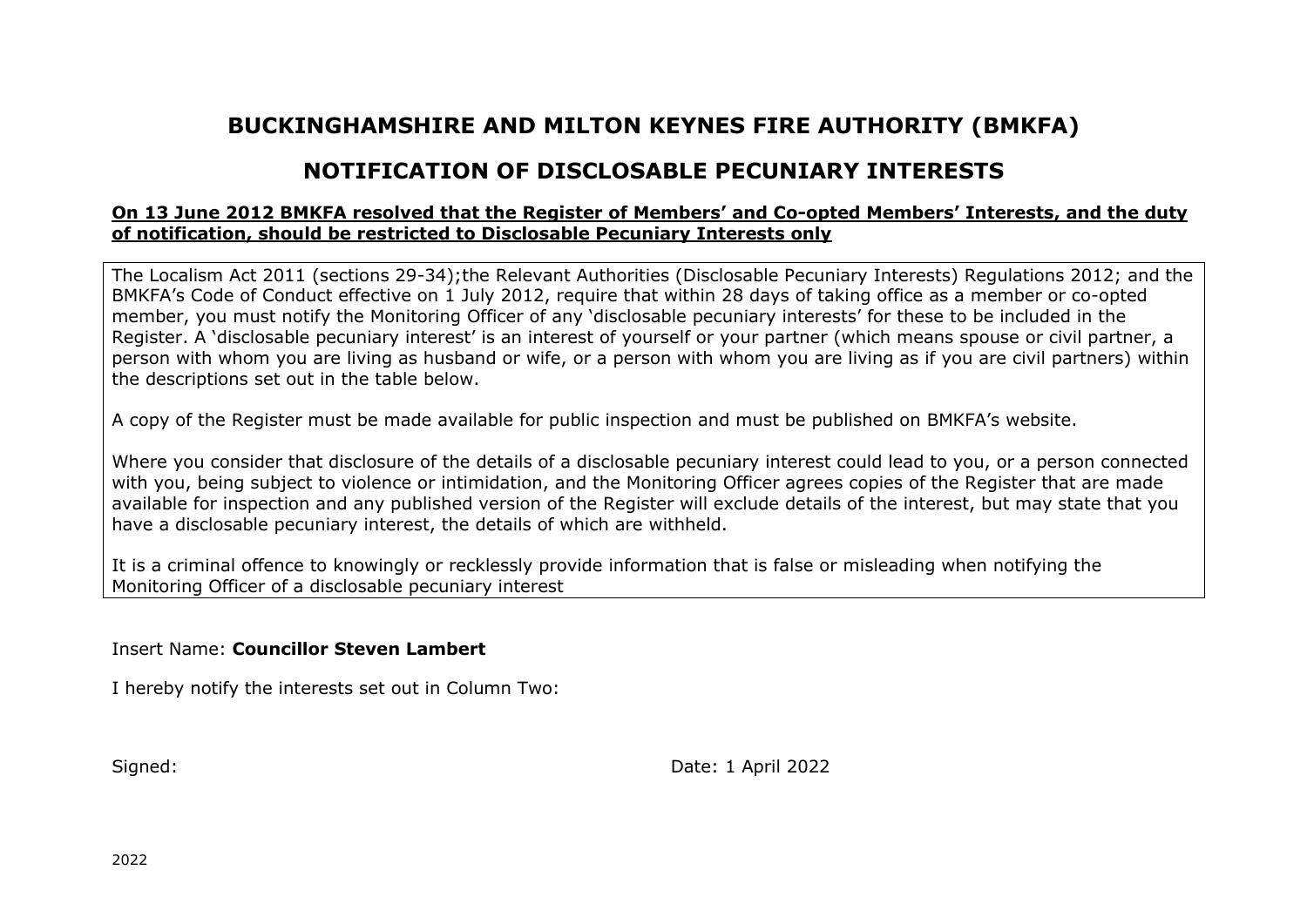| <b>Column One</b>           |                                                                                                                                                       | <b>Column Two</b><br>[Notes]                                                                                                                                                                                                                                                                                                                                                                                                                                                                                                                                                                                                                                                                                                                                                                                                                                                                                                                                                                                                                                                                                                                                                                                                                                                        |  |
|-----------------------------|-------------------------------------------------------------------------------------------------------------------------------------------------------|-------------------------------------------------------------------------------------------------------------------------------------------------------------------------------------------------------------------------------------------------------------------------------------------------------------------------------------------------------------------------------------------------------------------------------------------------------------------------------------------------------------------------------------------------------------------------------------------------------------------------------------------------------------------------------------------------------------------------------------------------------------------------------------------------------------------------------------------------------------------------------------------------------------------------------------------------------------------------------------------------------------------------------------------------------------------------------------------------------------------------------------------------------------------------------------------------------------------------------------------------------------------------------------|--|
|                             |                                                                                                                                                       | There is no requirement for you to<br>differentiate your disclosable<br>pecuniary interests between those<br>which relate to you personally and<br>those that relate to your spouse or<br>civil partner                                                                                                                                                                                                                                                                                                                                                                                                                                                                                                                                                                                                                                                                                                                                                                                                                                                                                                                                                                                                                                                                             |  |
| <b>Category of Interest</b> |                                                                                                                                                       | <b>Member's Interests</b>                                                                                                                                                                                                                                                                                                                                                                                                                                                                                                                                                                                                                                                                                                                                                                                                                                                                                                                                                                                                                                                                                                                                                                                                                                                           |  |
| 1.                          | Any employment, office, trade, profession<br>or vocation carried on for profit or gain<br>[i.e undertaken by you, or your spouse or<br>civil partner] | Relationship Manager, Be the Business, 5th Floor, 26-28 Glasshouse Yard, London,<br>$\bullet$<br>EC1A 4JU<br>Member of Buckinghamshire Council: The Gateway, Gatehouse Road. Aylesbury,<br>Bucks, HP19 8FF<br>Member of Aylesbury Town Council: Parish Council: The Town Hall, 5 Church<br>Street, Aylesbury, HP20 2QP<br>Member Trustee for Youth Concern Aylesbury: Uptown Coffee Bar Whitehill Lane,<br>Aylesbury HP19 8FL<br>Board Director of Fairfax Design and Build Ltd: Fairfax House, 69 Buckingham<br>$\bullet$<br>Street, Aylesbury, Bucks, HP20 2NJ<br>Board Director Fairfax Housing Ltd: Fairfax House, 69 Buckingham Street,<br>Aylesbury, Bucks HP20 2NJ<br>Member of Southcourt Walton Court Community Project: Town Hall 5 Church<br>Street Aylesbury Bucks HP20 2QP<br>Member and Secretary of Hartwell Residents Association: 6 Castle Street,<br>Aylesbury HP20 2RE (association in abeyance)<br>Local Government Association Peer Assessor: Local Government Association 18<br>Smith Square, Westminster, London SW1P 3HZ<br>Member of County Council Network : Local Government Association, 18 Smith<br>$\bullet$<br>Square, Westminster, London SW1P 3HZ<br>Member of The Liberal Democrat political party: 8-10 Great George Street,<br>London, SW1P 3AE |  |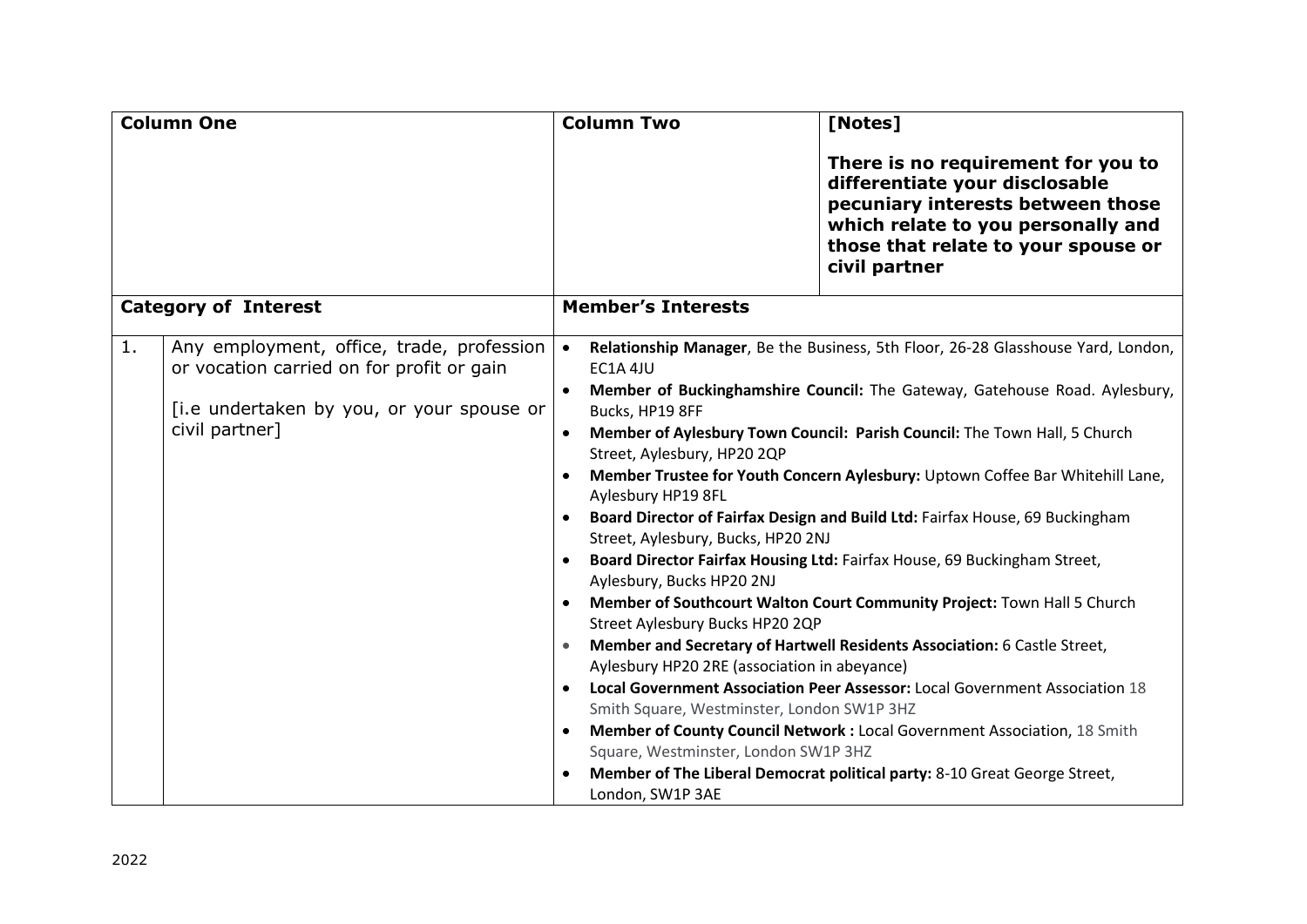| 2. | Any payment or provision of any other $\cdot$<br>financial benefit (other than from BMKFA)<br>made or provided within the twelve months<br>preceding this notification in respect of any<br>expenses incurred by you in carrying out<br>duties as a member, or towards your<br>election expenses.<br>This includes any payment or financial<br>benefit from a trade union within the<br>meaning of the Trade Union and Labour<br>Relations (Consolidation) Act 1992 | George Street, London, SW1P 3AE<br>Mount Street, Manchester, M4 4DE<br>Group, Aylesbury Campus, Oxford Road, Aylesbury, HP21 8PD<br>Association: Smith Square, London, SW1P 3HZ<br>Castle Street, Aylesbury, Bucks HP20 2RE<br><b>Member scheme allowances:</b><br>Bucks, HP19 8FF<br>Street, Aylesbury, HP20 2QP<br>Street, Aylesbury, Bucks, HP20 2NJ<br>Aylesbury, Bucks HP20 2NJ<br>$\bullet$<br>Westminster, London SW1P 3HZ<br>Square, Westminster, London SW1P 3HZ | Member of Liberal Democrat Parliamentary Candidates Association: 8-10 Great<br>Member of Association of Liberal Democrat Councillors & Campaigners: 23 New<br>Advisory Board member for: HealtTEc Thames Valley Buckinghamshire College<br>Member of the Fire Services Management Committee of the Local Government<br>Election expenses: Aylesbury Liberal Democrats Political Party. Reform House, 6<br>Member of Buckinghamshire Council: The Gateway, Gatehouse Road. Aylesbury,<br>Member of Aylesbury Town Council: Parish Council: The Town Hall, 5 Church<br>Board Director of Fairfax Design and Build Ltd: Fairfax House, 69 Buckingham<br>Board Director Fairfax Housing Ltd: Fairfax House, 69 Buckingham Street,<br>Local Authority Peer Assessor: Local Government Association, 18 Smith Square,<br>Member of County Council Network: Local Government Association, 18 Smith |
|----|---------------------------------------------------------------------------------------------------------------------------------------------------------------------------------------------------------------------------------------------------------------------------------------------------------------------------------------------------------------------------------------------------------------------------------------------------------------------|---------------------------------------------------------------------------------------------------------------------------------------------------------------------------------------------------------------------------------------------------------------------------------------------------------------------------------------------------------------------------------------------------------------------------------------------------------------------------|--------------------------------------------------------------------------------------------------------------------------------------------------------------------------------------------------------------------------------------------------------------------------------------------------------------------------------------------------------------------------------------------------------------------------------------------------------------------------------------------------------------------------------------------------------------------------------------------------------------------------------------------------------------------------------------------------------------------------------------------------------------------------------------------------------------------------------------------------------------------------------------------|
| 3. | Any contract which is made between you,<br>or your spouse or your civil partner* (or a<br>body in which you, or your spouse or your<br>civil partner, has a beneficial interest **)<br>and BMKFA-                                                                                                                                                                                                                                                                   | None.                                                                                                                                                                                                                                                                                                                                                                                                                                                                     | * "spouse or civil partner" means a<br>person with whom you are living as<br>husband or wife, or a person with whom<br>you are living as if you are civil partners<br>**"body in which you, or your spouse or<br>your civil partner has a beneficial<br>interest" means a firm in which you, or<br>your spouse or your civil partner is a<br>partner or a body corporate of which                                                                                                                                                                                                                                                                                                                                                                                                                                                                                                          |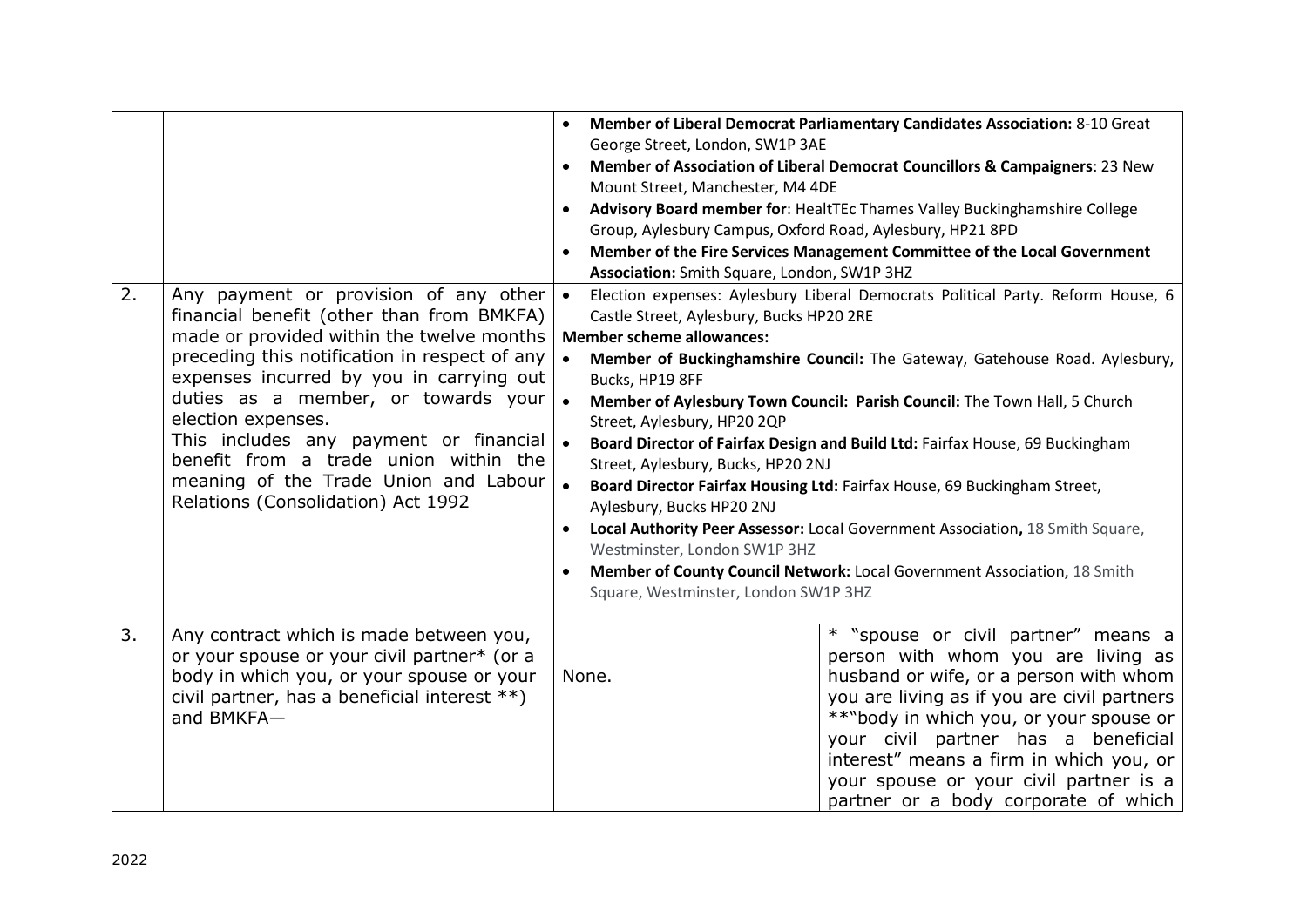|    | (a) under which goods or services are to<br>be provided or works are to be executed;<br>and<br>(b) which has not been fully discharged.                                                                  |                                                                                                                                                                                                                                                                                                                                                                                                                                                                                                                                                                                                                                                                                                                               | you, or your spouse or your civil partner<br>is a director (or a member of the<br>committee of management of an<br>industrial and provident society), or in<br>the securities of which you, or your<br>spouse or your civil partner has a<br>beneficial interest |
|----|----------------------------------------------------------------------------------------------------------------------------------------------------------------------------------------------------------|-------------------------------------------------------------------------------------------------------------------------------------------------------------------------------------------------------------------------------------------------------------------------------------------------------------------------------------------------------------------------------------------------------------------------------------------------------------------------------------------------------------------------------------------------------------------------------------------------------------------------------------------------------------------------------------------------------------------------------|------------------------------------------------------------------------------------------------------------------------------------------------------------------------------------------------------------------------------------------------------------------|
| 4. | Any beneficial interest in land *** which is<br>within the areas of Buckinghamshire and<br>Milton Keynes<br>[i.e of you, or of your spouse or your civil<br>partner,                                     | 8 Firecrest Way<br>Aylesbury<br><b>Bucks</b><br><b>HP19 7HD</b>                                                                                                                                                                                                                                                                                                                                                                                                                                                                                                                                                                                                                                                               | ***"land" excludes<br>easement,<br>an<br>servitude, interest or right in or over<br>land which does not carry with it a right<br>for you, or your spouse or your civil<br>partner (alone or jointly with another) to<br>occupy the land or to receive income     |
| 5. | Any licence (alone or jointly with others) to<br>occupy land in the areas of<br>Buckinghamshire and Milton Keynes for a<br>month or longer<br>[i.e held by you, or your spouse or your<br>civil partner] | 8 Firecrest Way, Aylesbury, Bucks, HP19 7HD<br>Membership or role with various organisations listed below to which an interest may<br>apply:<br>Member of Buckinghamshire Council: The Gateway, Gatehouse Road. Aylesbury,<br>Bucks, HP19 8FF<br>Member of Aylesbury Town Council: Parish Council: The Town Hall, 5 Church<br>Street, Aylesbury, HP20 2QP<br>Member and Chairman of Trustees for Youth Concern Aylesbury: Uptown Coffee<br>$\bullet$<br>Bar Whitehill Lane, Aylesbury HP19 8FL<br>Board Director of Fairfax Design and Build Ltd: Fairfax House, 69 Buckingham<br>Street, Aylesbury, Bucks, HP20 2NJ<br>Board Director Fairfax Housing Ltd: Fairfax House, 69 Buckingham Street,<br>Aylesbury, Bucks HP20 2NJ |                                                                                                                                                                                                                                                                  |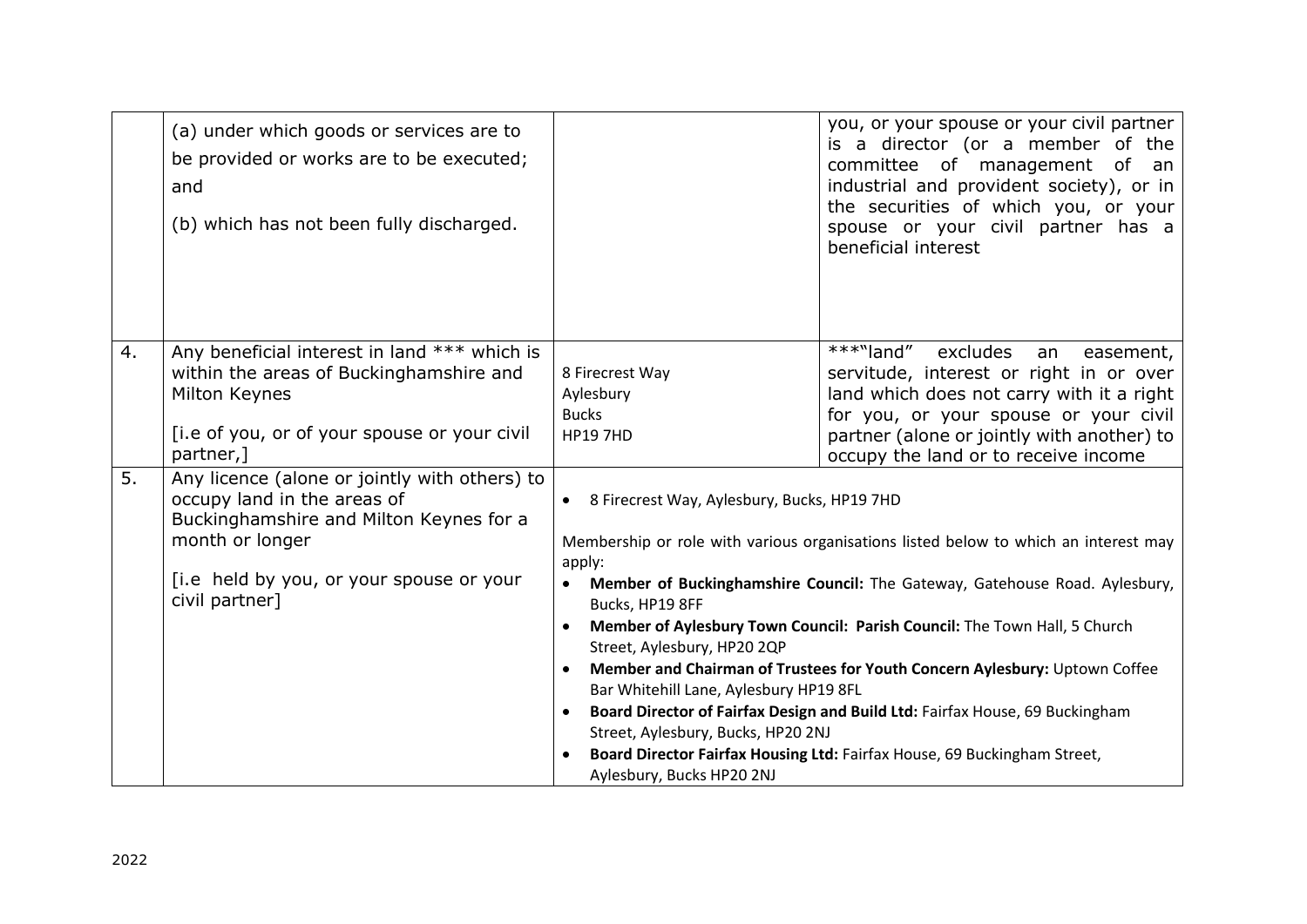|    |                                           | Member of Southcourt Walton Court Community Project: Town Hall 5 Church<br>$\bullet$                         |
|----|-------------------------------------------|--------------------------------------------------------------------------------------------------------------|
|    |                                           | Street Aylesbury Bucks HP20 2QP                                                                              |
|    |                                           | Member and Secretary of Hartwell Residents Association: 6 Castle Street,<br>$\bullet$                        |
|    |                                           | Aylesbury, HP20 2RE (association in abeyance)                                                                |
|    |                                           | Ordinary membership of organisations to which an interest may apply:                                         |
|    |                                           | Ordinary Member of National Trust: Heelis, Kimble Drive, Swindon, SN2 2NA<br>$\bullet$                       |
|    |                                           | Ordinary Member of RSPB Potton Road, Sandy, Bedfordshire, SG19 2DL<br>$\bullet$                              |
|    |                                           |                                                                                                              |
|    |                                           | Ordinary Member of RSPCA: Wilberforce Way, Southwater, Horsham, West Sussex,<br>$\bullet$<br><b>RH13 9RS</b> |
|    |                                           | Ordinary Member of Amnesty International: Amnesty International UK, Human                                    |
|    |                                           | Rights Action Centre17-25 New Inn Yard, London, EC2A 3EA                                                     |
|    |                                           | Ordinary Member of Greenpeace, Canonbury Villas, London N1 2PN<br>$\bullet$                                  |
|    |                                           | Ordinary member of The Electoral Reform Society: 2-6 Boundary Row, London, SE1                               |
|    |                                           | 8HP                                                                                                          |
|    |                                           | Advisory Board member for: HealtTEc Thames Valley Buckinghamshire College<br>$\bullet$                       |
|    |                                           | Group, Aylesbury Campus, Oxford Road, Aylesbury, HP21 8PD                                                    |
| 6. | Any tenancy where (to your knowledge)-    |                                                                                                              |
|    |                                           | Membership or role with various organisations listed below to which an interest may                          |
|    | (a) the landlord is BMKFA; and            | apply:                                                                                                       |
|    |                                           | Member of Buckinghamshire County Council: The Gateway, Gatehouse Road.                                       |
|    | (b) the tenant is a body in which you, or | Aylesbury, Bucks, HP19 8FF                                                                                   |
|    | your spouse or your civil partner, has a  | Member of Aylesbury Town Council: Parish Council: The Town Hall, 5 Church<br>$\bullet$                       |
|    | beneficial interest **.                   | Street, Aylesbury, HP20 2QP                                                                                  |
|    |                                           | Member and Chairman of Trustees for Youth Concern Aylesbury: Uptown Coffee<br>$\bullet$                      |
|    |                                           | Bar Whitehill Lane, Aylesbury HP19 8FL                                                                       |
|    |                                           | Board Director of Fairfax Design and Build Ltd: Fairfax House, 69 Buckingham<br>$\bullet$                    |
|    |                                           | Street, Aylesbury, Bucks, HP20 2NJ                                                                           |
|    |                                           | Board Director Fairfax Housing Ltd: Fairfax House, 69 Buckingham Street,<br>$\bullet$                        |
|    |                                           | Aylesbury, Bucks HP20 2NJ                                                                                    |
|    |                                           | Member of Southcourt Walton Court Community Project: Town Hall 5 Church                                      |
|    |                                           | Street Aylesbury Bucks HP20 2QP                                                                              |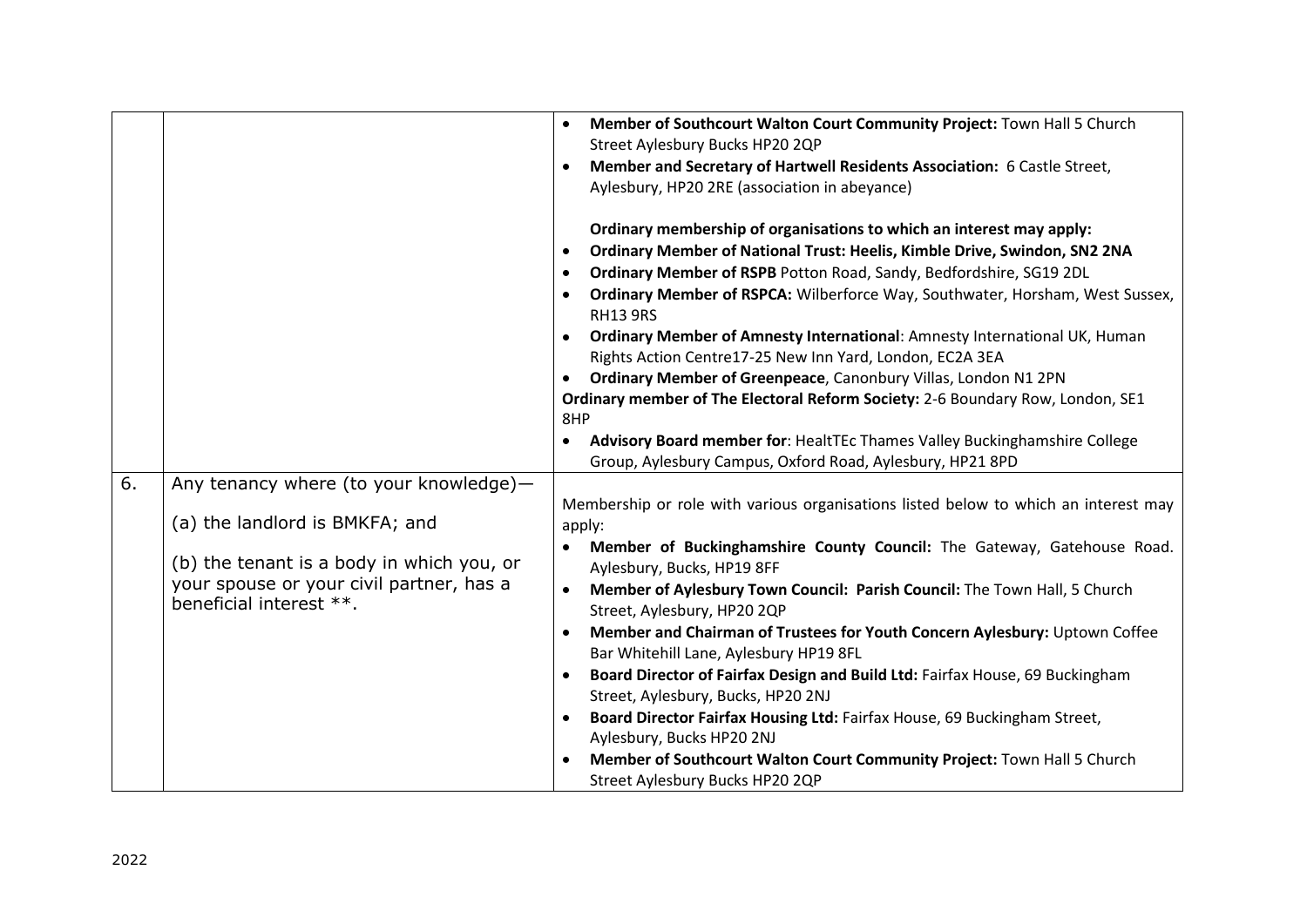|                |                                                                                                                                                                                                                                                                                                                                                                                                                                                                                                                                                                                                                                                                                       | Member and Secretary of Hartwell Residents Association: 6 Castle Street,                                                                                                                                                                                                                                                                                                                                                                                                                                                                                                                                                                                                                                                                                                                                                                                                                                                                                                                                                                                                                                                                                                                                                                                                                                                                                                                                                                                                               |                                                                                                                                                                                                                                                                                                                                                                                    |
|----------------|---------------------------------------------------------------------------------------------------------------------------------------------------------------------------------------------------------------------------------------------------------------------------------------------------------------------------------------------------------------------------------------------------------------------------------------------------------------------------------------------------------------------------------------------------------------------------------------------------------------------------------------------------------------------------------------|----------------------------------------------------------------------------------------------------------------------------------------------------------------------------------------------------------------------------------------------------------------------------------------------------------------------------------------------------------------------------------------------------------------------------------------------------------------------------------------------------------------------------------------------------------------------------------------------------------------------------------------------------------------------------------------------------------------------------------------------------------------------------------------------------------------------------------------------------------------------------------------------------------------------------------------------------------------------------------------------------------------------------------------------------------------------------------------------------------------------------------------------------------------------------------------------------------------------------------------------------------------------------------------------------------------------------------------------------------------------------------------------------------------------------------------------------------------------------------------|------------------------------------------------------------------------------------------------------------------------------------------------------------------------------------------------------------------------------------------------------------------------------------------------------------------------------------------------------------------------------------|
|                |                                                                                                                                                                                                                                                                                                                                                                                                                                                                                                                                                                                                                                                                                       | Aylesbury, HP20 2RE (association in abeyance)                                                                                                                                                                                                                                                                                                                                                                                                                                                                                                                                                                                                                                                                                                                                                                                                                                                                                                                                                                                                                                                                                                                                                                                                                                                                                                                                                                                                                                          |                                                                                                                                                                                                                                                                                                                                                                                    |
| $\overline{7}$ | Any beneficial interest in securities# [i.e<br>of you, or your spouse or your civil<br>partner] in a body where-<br>(a) that body (to your knowledge) has a<br>place of business or land in the areas<br>Buckinghamshire and Milton Keynes; and<br>(b) either $-$ (i) the total nominal value of<br>the securities exceeds £25,000 or one<br>hundredth of the total issued share capital<br>of that body; or (ii) if the share capital of<br>that body is of more than one class, the<br>total nominal value of the shares of any<br>one class in which the relevant person has<br>a beneficial interest exceeds one<br>hundredth of the total issued share capital<br>of that class. | Membership or role with various organisations listed below to<br>which an interest may apply:<br>Member of Buckinghamshire Council: The Gateway,<br>Gatehouse Road. Aylesbury, Bucks, HP19 8FF<br>Member of Aylesbury Town Council: Parish Council: The<br>Town Hall, 5 Church Street, Aylesbury, HP20 2QP<br><b>Member and Chairman of Trustees for Youth Concern</b><br>$\bullet$<br>Aylesbury: Uptown Coffee Bar Whitehill Lane, Aylesbury<br><b>HP19 8FL</b><br><b>Board Director of Fairfax Design and Build Ltd: Fairfax</b><br>$\bullet$<br>House, 69 Buckingham Street, Aylesbury, Bucks, HP20 2NJ<br>Board Director Fairfax Housing Ltd: Fairfax House, 69<br>Buckingham Street, Aylesbury, Bucks HP20 2NJ<br><b>Member of Southcourt Walton Court Community Project:</b><br>Town Hall 5 Church Street Aylesbury Bucks HP20 2QP<br><b>Member and Secretary of Hartwell Residents Association:</b><br>6 Castle Street, Aylesbury, HP20 2RE (association in<br>abeyance)<br>Ordinary membership of organisations to which an interest<br>may apply:<br><b>Ordinary Member of National Trust: Heelis, Kimble Drive,</b><br>Swindon, SN2 2NA<br>Ordinary Member of RSPB Potton Road, Sandy,<br>Bedfordshire, SG19 2DL<br>Ordinary Member of RSPCA: Wilberforce Way, Southwater,<br>$\bullet$<br>Horsham, West Sussex, RH13 9RS<br><b>Ordinary Member of Amnesty International: Amnesty</b><br>International UK, Human Rights Action Centre17-25 New Inn<br>Yard, London, EC2A 3EA | #"securities"<br>shares,<br>means<br>debentures,<br>debenture<br>stock,<br>loan<br>bonds,<br>stock,<br>units<br>0f<br>a<br>collective<br>investment<br>scheme<br>within<br>the meaning of<br>the<br>Financial<br><b>Services</b><br>and<br>Markets<br>Act<br>2000 and other<br>securities of any<br>description,<br>other<br>than<br>money<br>deposited with a<br>building society |